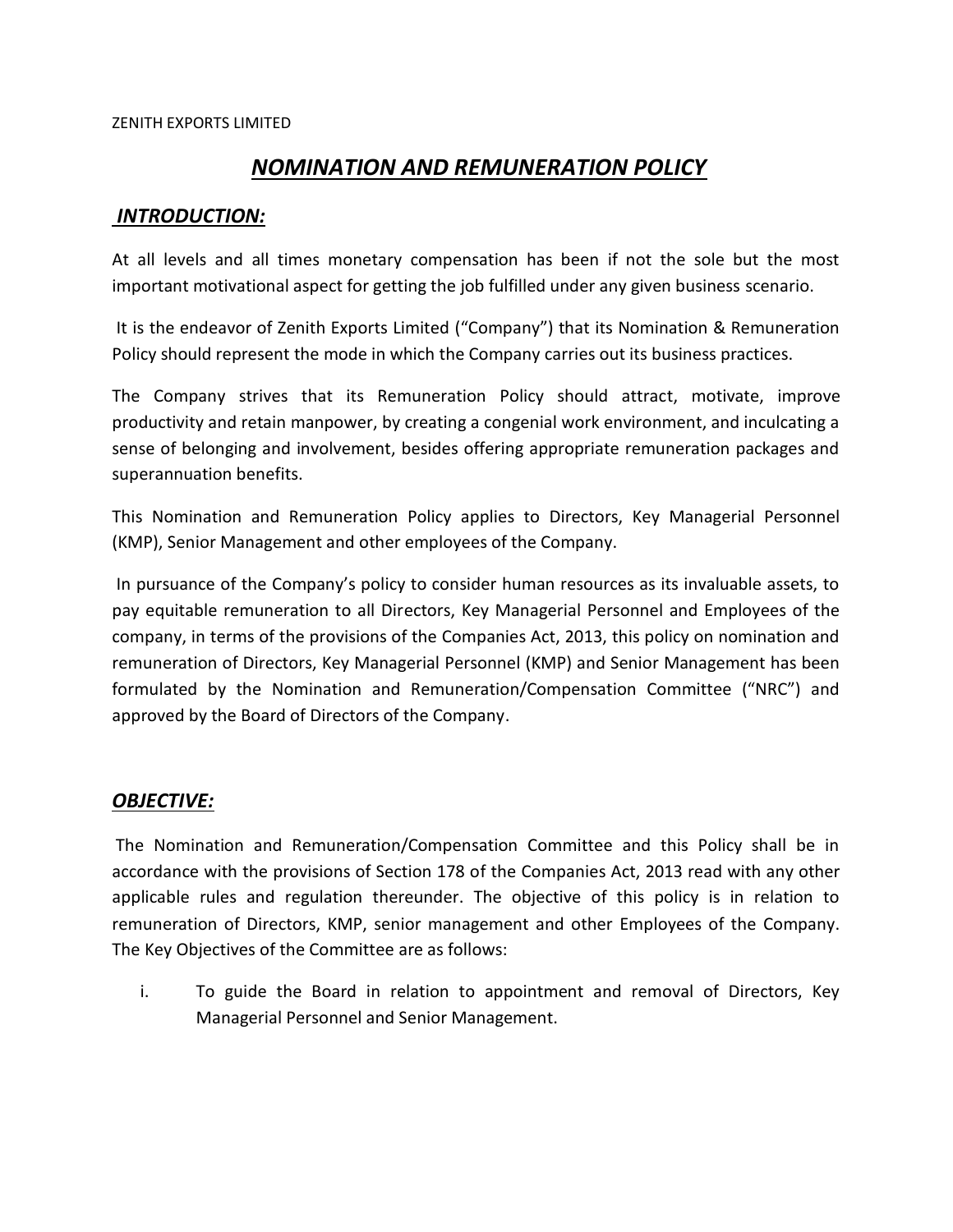- ii. To formulate the criteria for determining qualifications, positive attributes and independence of a director and recommend to the Board a policy relating to the remuneration of Directors, key managerial personnel and other employees.
- iii. To formulate the criteria for evaluation of Independent Director and the Board.
- iv. To evaluate the performance of the members of the Board and provide necessary report to the Board for further evaluation of the Board.
- v. To recommend to the Board on Remuneration payable to the Directors, Key Managerial Personnel and Senior Management.
- vi. To provide to Key Managerial Personnel and Senior Management reward linked directly to their effort, performance, dedication and achievement relating to the Company's operations.
- vii. To retain, motivate and promote talent and to ensure long term sustainability of talented managerial persons and create competitive advantage.
- viii. To develop a succession plan for the Board and to regularly review the plan.
- ix. To assist the Board in fulfilling responsibilities.
- x. To Implement and monitor policies and processes regarding principles of corporate governance.

### *APPLICABILITY:*

The applicability of the aforesaid provisions is on the following:

- a) Directors
- b) Key Managerial Personnel
- c) Senior Management Personnel;
- d) Other Employees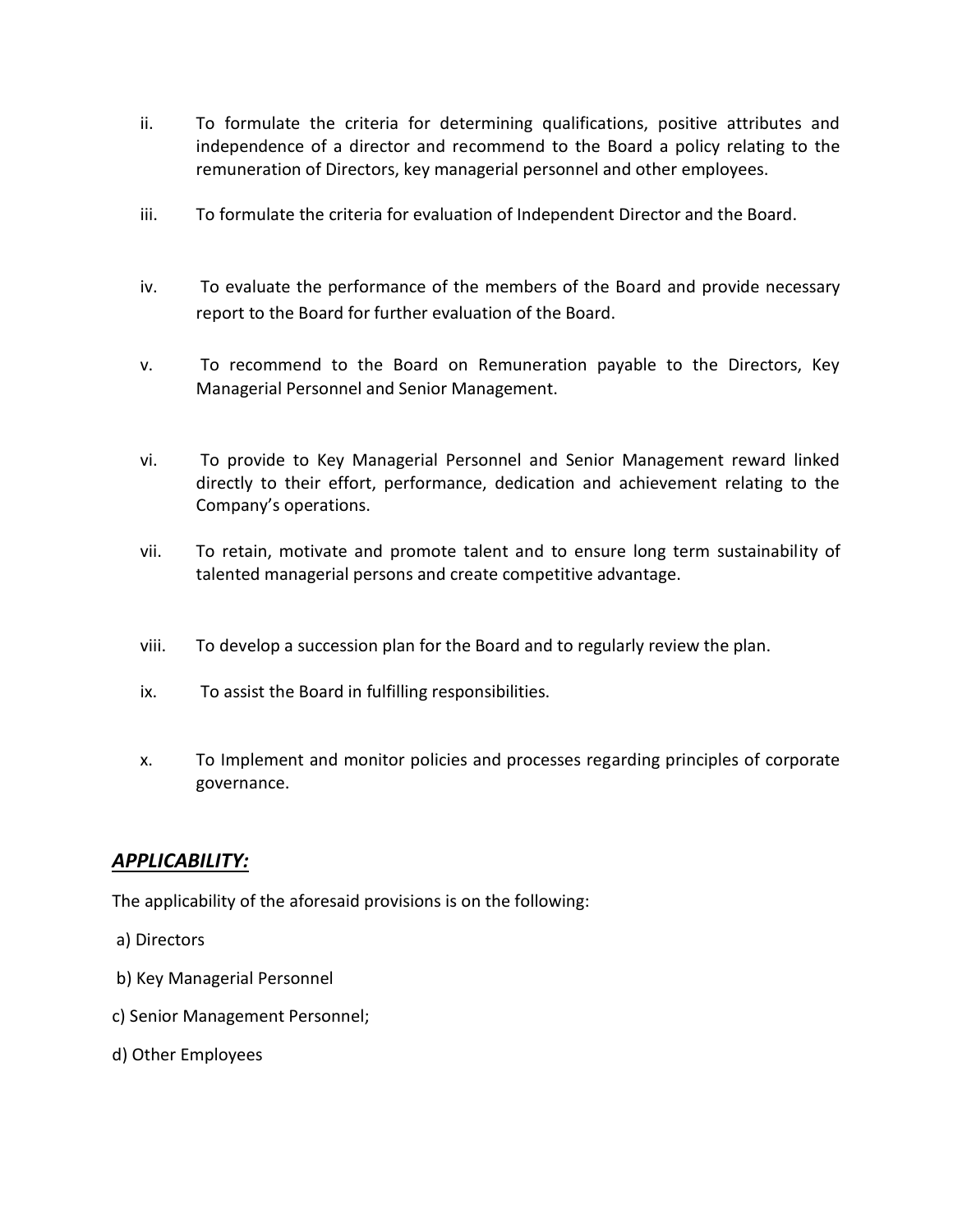## *DEFINITIONS:*

**"Act"** means the Companies Act, 2013 and Rules framed there under, as amended from time to time.

**"Board"** means Board of Directors of the Company.

**"Directors"** mean Directors of the Company**.**

#### **"Key Managerial Personnel"** means

- i. Managing Director, or Chief Executive Officer or Manager and in their absence, a Whole-time Director;
- ii. Chief Financial Officer;
- iii. Company Secretary; and
- iv. such other officer as may be prescribed.

**"Other employees"** mean all employees other than the Directors, KMPs and the Senior Management Personnel.

**"Policy or This Policy "**means, "Nomination and Remuneration Policy."

**"Senior Management"** means Senior Management means the personnel of the company who are members of its core management team excluding Board of Directors comprising all members of management one level below the executive directors, including the functional heads.

## *APPOINTMENT CRITERIA AND QUALIFICATIONS:*

a) The Committee shall identify and ascertain the qualification, expertise and experience of the person for appointment as Director, KMP or at Senior Management level and recommend to the Board his / her appointment accordingly.

b) A person should possess adequate qualification, expertise and experience for the position he/she is considered for appointment. The Committee has discretion to decide whether qualification, expertise and experience possessed by a person are sufficient / satisfactory for the concerned position or not.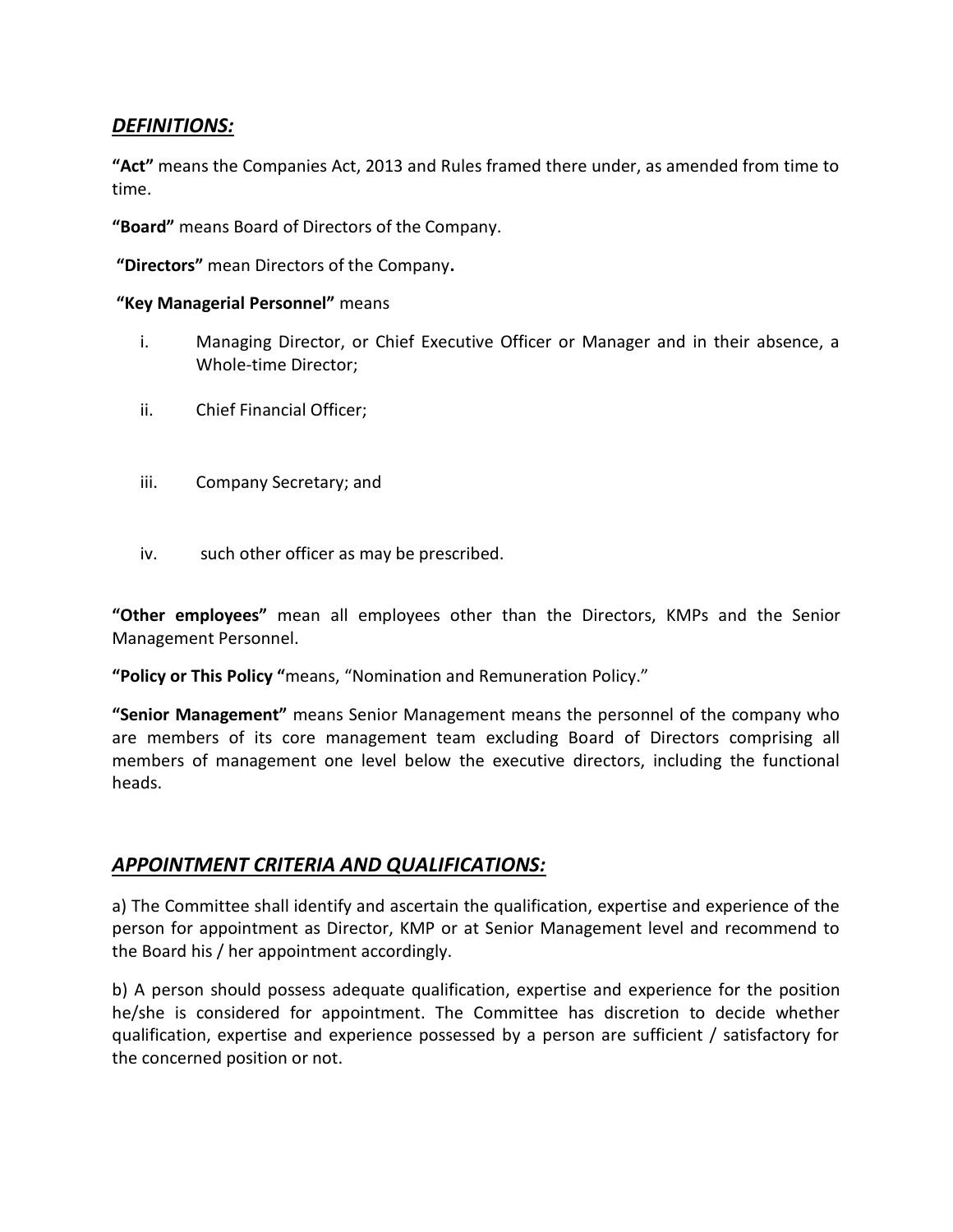c) The Company shall not appoint or continue the employment of any person as a Managing Director / Whole-time Director / Executive Director who has attained the age of seventy years. Provided that the term of the person holding this position may be extended beyond the age of seventy years with the approval of shareholders by passing a special resolution based on the explanatory statement annexed to the notice for such motion indicating the justification for extension of appointment beyond seventy years.

# *TERM / TENURE:*

## *a) MANAGING DIRECTOR/WHOLE-TIME DIRECTOR:*

The Company shall appoint or re-appoint any person as its Executive Director, Managing Director and CEO or Whole-time Director for a term not exceeding five years at a time. No re-appointment shall be made earlier than one year before the expiry of term.

## *b) INDEPENDENT DIRECTOR:*

An Independent Director shall hold office for a term up to five consecutive years on the Board of the Company and will be eligible for re-appointment on passing of a special resolution by the Company and disclosure of such appointment in the Board's report. No Independent Director shall hold office for more than two consecutive terms of upto maximum of 5 years each, but such Independent Director shall be eligible for appointment after expiry of three years of ceasing to become an Independent Director. Provided that an Independent Director shall not, during the said period of three years, be appointed in or be associated with the Company in any other capacity, either directly or indirectly. At the time of appointment of Independent Director, it should be ensured that the number of Boards on which such Director serves is restricted to seven listed companies as an Independent Director and three listed companies as an Independent Director in case such person is serving as a Whole-time (Executive) Director of a listed company.

### *EVALUATION:*

The Committee shall carry out evaluation of performance of every Director, KMP and Senior Management Personnel at regular interval (yearly).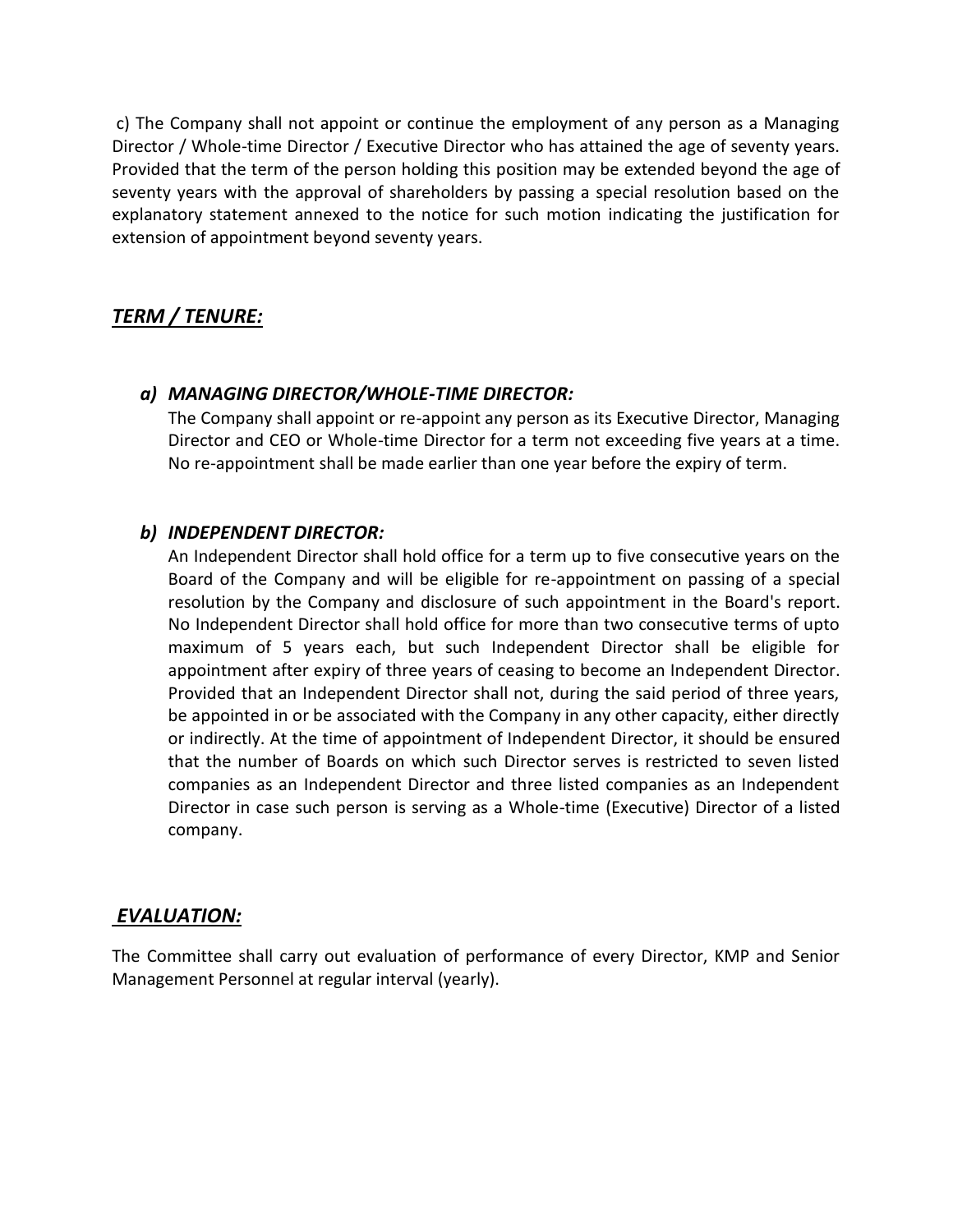### *REMOVAL:*

Due to reasons for any disqualifications mentioned in the Companies Act, 2013, rules and regulations made thereunder, or under any other applicable Act, rules and regulations, the Committee may recommend, to the Board with reasons recorded in writing, removal of a Director, KMP or Senior Management Personnel subject to the provisions and compliance of the said Act, rules and regulations.

## *RETIREMENT:*

The Directors, KMP and Senior Management Personnel shall retire as per the applicable provisions of the Act and the prevailing policy of the Company. The Board will have the discretion in retain the Director, KMP, Senior Management Personnel in the same position/remuneration or otherwise even after attaining the retirement age, for the benefit of the Company.

## *BOARD DIVERSITY:*

The Board shall consist of such number of Directors, including at least one women Director and not less than fifty percent of the Board of Directors comprising non-executive directors, as is necessary to effectively manage the Company of its size.

When the Chairman of the Board is a non-executive director, at least one-third of the Board should comprise independent directors and in case the Company does not have a regular nonexecutive Chairman or in case the regular non-executive Chairman is a promoter of the Company, at least half of the Board comprise independent directors.

The Committee will lead the process for Board appointments. All Board appointments will be based on the skills, diverse experience, independence and knowledge which the Board as a whole requires to be effective. The Committee shall seek to address Board vacancies by actively considering candidates that bring a diversity of background and opinion from amongst those candidates with the appropriate background and industry or related expertise and experience. The candidates will be considered against objective criteria, having due regard to the benefits of diversity on the Board.

Additionally the Board may consider appointment of experts from various specialized fields such as finance, law, information technology, corporate strategy, marketing and business development, international business, operations management etc. so as to bring diversified skill sets on board or succeed any outgoing director with the same expertise.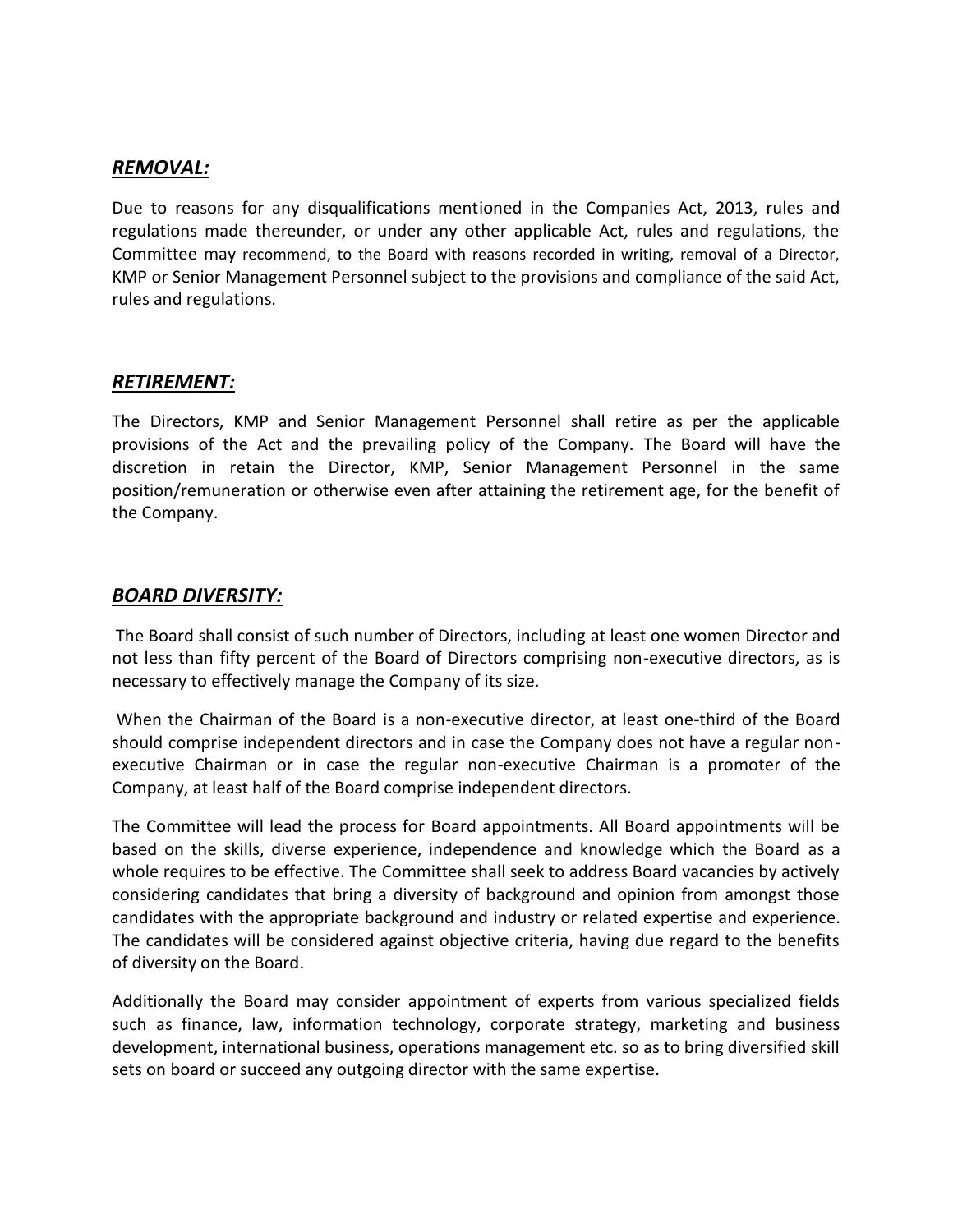# *POLICY RELATING TO REMUNERATION TO DIRECTORS/KMP/SENIOR MAMAGEMENT PERSONNEL AND OTHER EMPLOYEES:*

- 1. The Remuneration/Compensation/ Commission etc. to be paid to Directors will be determined by the Committee and recommended to the Board for approval.
- 2. The remuneration and Commission to be paid to Managing Director shall be in accordance with the provisions of the Companies Act, 2013 and rules made thereunder or any other enactment for the time being in force.
- 3. The Non-Executive Independent Director may receive remuneration/ compensation/commission as per the provisions of the Companies Act, 2013. The amount of sitting fees shall be subject to limits as provided under the Companies Act, 2013 and rules made there under or any other enactment for the time being in force.
- 4. Apart from the Directors, KMPs and Senior Management Personnel, the remuneration for rest of the employees is determined on the basis of the role and position of the individual employee, including professional experience, responsibility, job complexity and market conditions.
- 5. The annual increments to the remuneration structure may be recommended by the Committee to the Board. Decision on Annual Increments shall be made on the basis of this appraisal.

## *NOMINATION DUTIES:*

### **The duties of the Committee in relation to nomination matters include:**

 Ensuring that on appointment to the Board, Directors receive a formal letter of appointment in accordance with the Guidelines provided under the Companies Act, 2013;

 Identifying and recommending Directors who are to be put forward for retirement by rotation.

Determining the appropriate size, diversity and composition of the Board;

 Evaluating the performance of the Board members and Senior Management in the context of the Company's performance from business and compliance perspective;

 Making recommendations to the Board concerning any matters relating to the continuation in office of any Director at any time including the suspension or termination of service of an Executive Director as an employee of the Company subject to the provision of the law and their service contract.